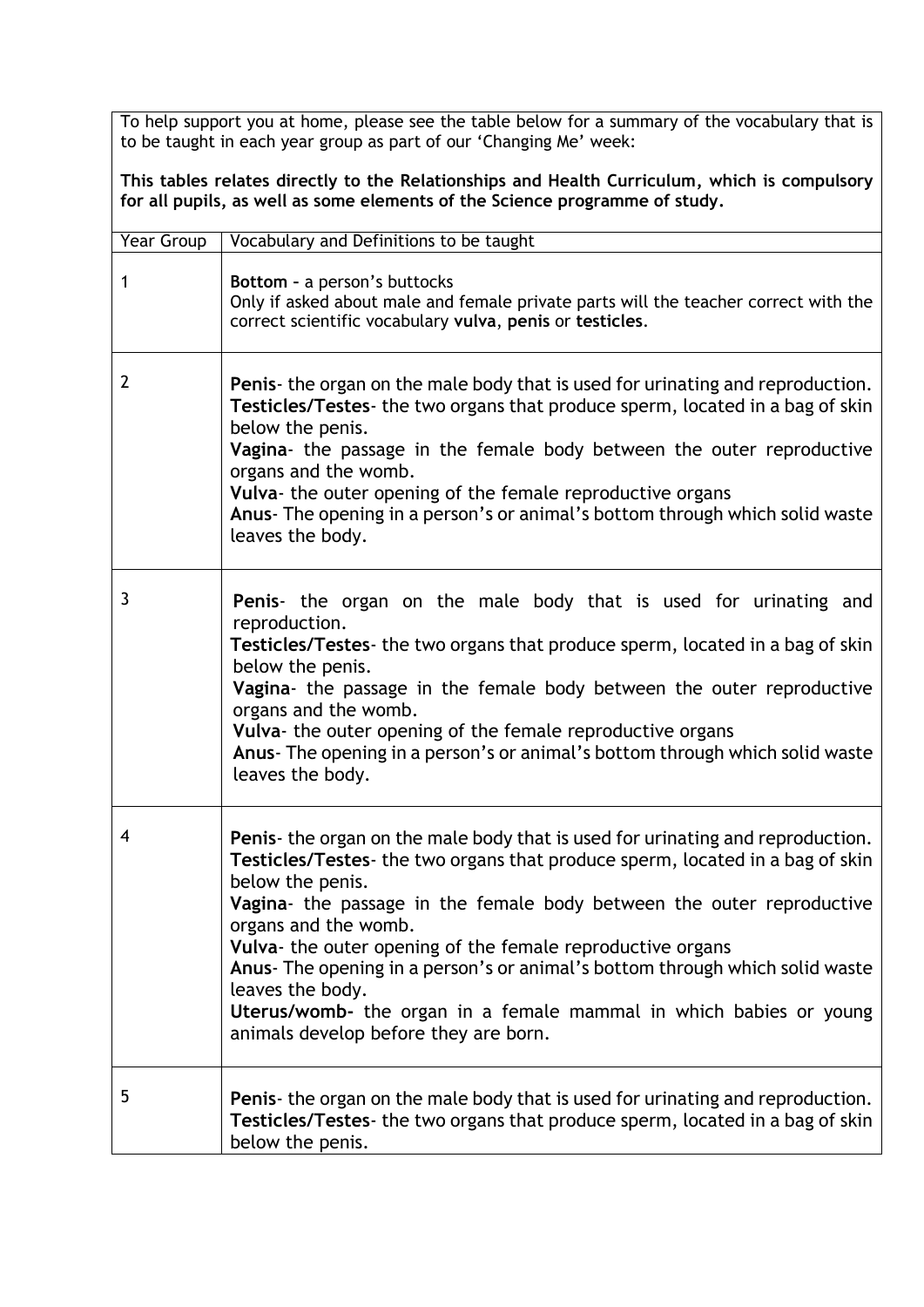|   | Vagina- the passage in the female body between the outer reproductive<br>organs and the womb.<br>Vulva- the outer opening of the female reproductive organs<br>Anus- The opening in a person's or animal's bottom through which solid waste<br>leaves the body.<br>Breasts - the two round soft parts at the front of a female's body that produce<br>milk when they have a baby.<br>Uterus/womb- the organ in a female mammal in which babies or young<br>animals develop before they are born.<br>Ovary/ ovaries- either of the two organs in a female's body that produce<br>eggs; a similar organ in female animals, birds and fish.<br>Eggs- a cell that combines with a sperm to create a baby or young animal<br>Sperm - a cell that is produced by the reproductive organs of a male and that<br>can combine with a female egg to produce young<br>Puberty - the period of a person's life during which their reproductive organs<br>develop and they become capable of having children<br>Pubic hair- the hair that grows on a person's body near their reproductive<br>organs                                                                                                                                                                                                                                                                                                                                                                                                                                                                                                                                                                                                                                                                                 |
|---|-------------------------------------------------------------------------------------------------------------------------------------------------------------------------------------------------------------------------------------------------------------------------------------------------------------------------------------------------------------------------------------------------------------------------------------------------------------------------------------------------------------------------------------------------------------------------------------------------------------------------------------------------------------------------------------------------------------------------------------------------------------------------------------------------------------------------------------------------------------------------------------------------------------------------------------------------------------------------------------------------------------------------------------------------------------------------------------------------------------------------------------------------------------------------------------------------------------------------------------------------------------------------------------------------------------------------------------------------------------------------------------------------------------------------------------------------------------------------------------------------------------------------------------------------------------------------------------------------------------------------------------------------------------------------------------------------------------------------------------------------------------------------|
| 6 | Penis- the organ on the male body that is used for urinating and reproduction.<br>Testicles/Testes- the two organs that produce sperm, located in a bag of skin<br>below the penis.<br>Vagina- the passage in the female body between the outer reproductive<br>organs and the womb.<br>Vulva- the outer opening of the female reproductive organs<br>Anus- The opening in a person's or animal's bottom through which solid waste<br>leaves the body.<br>Breasts - the two round soft parts at the front of a female's body that produce<br>milk when they have a baby.<br>Uterus/womb- the organ in a female mammal in which babies or young<br>animals develop before they are born.<br><b>Ovary/ ovaries-</b> either of the two organs in a female's body that produce<br>eggs; a similar organ in female animals, birds and fish.<br>Eggs- a cell that combines with a sperm to create a baby or young animal<br>Sperm - a cell that is produced by the reproductive organs of a male and that<br>can combine with a female egg to produce young<br><b>Puberty</b> - the period of a person's life during which their reproductive organs<br>develop and they become capable of having children<br>Pubic hair- the hair that grows on a person's body near their reproductive<br>organs<br>Menstruation - when a female menstruates, there is a flow of blood from<br>their womb, usually once a month<br>Period- the flow of blood each month from the body of a female who is not<br>pregnant<br>Sanitary towel- a thick piece of soft material that a female wears between<br>their legs to hold blood during their period<br>Tampon- a piece of cotton material with a special shape that a female puts<br>inside their vagina to hold blood during her period |